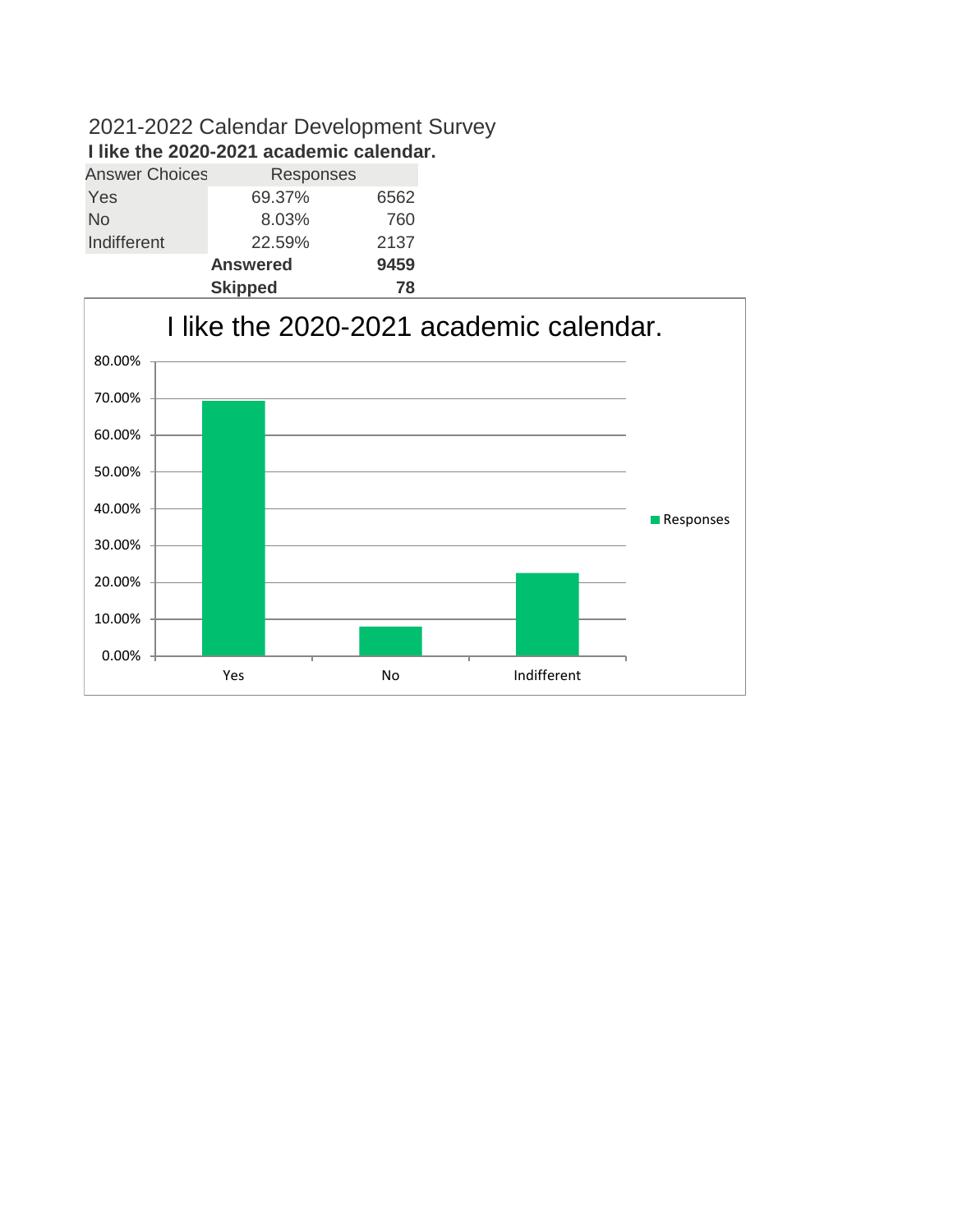#### 2021-2022 Calendar Development Survey **I am a:**

| ı allı a.             |                 |      |
|-----------------------|-----------------|------|
| <b>Answer Choices</b> | Responses       |      |
| parent                | 76.23%          | 7252 |
| student               | 1.21%           | 115  |
| CISD employee         | 32.36%          | 3078 |
| community memb        | 2.81%           | 267  |
| other                 | 0.35%           | 33   |
|                       | <b>Answered</b> | 9513 |
|                       | Skinned         | 24   |

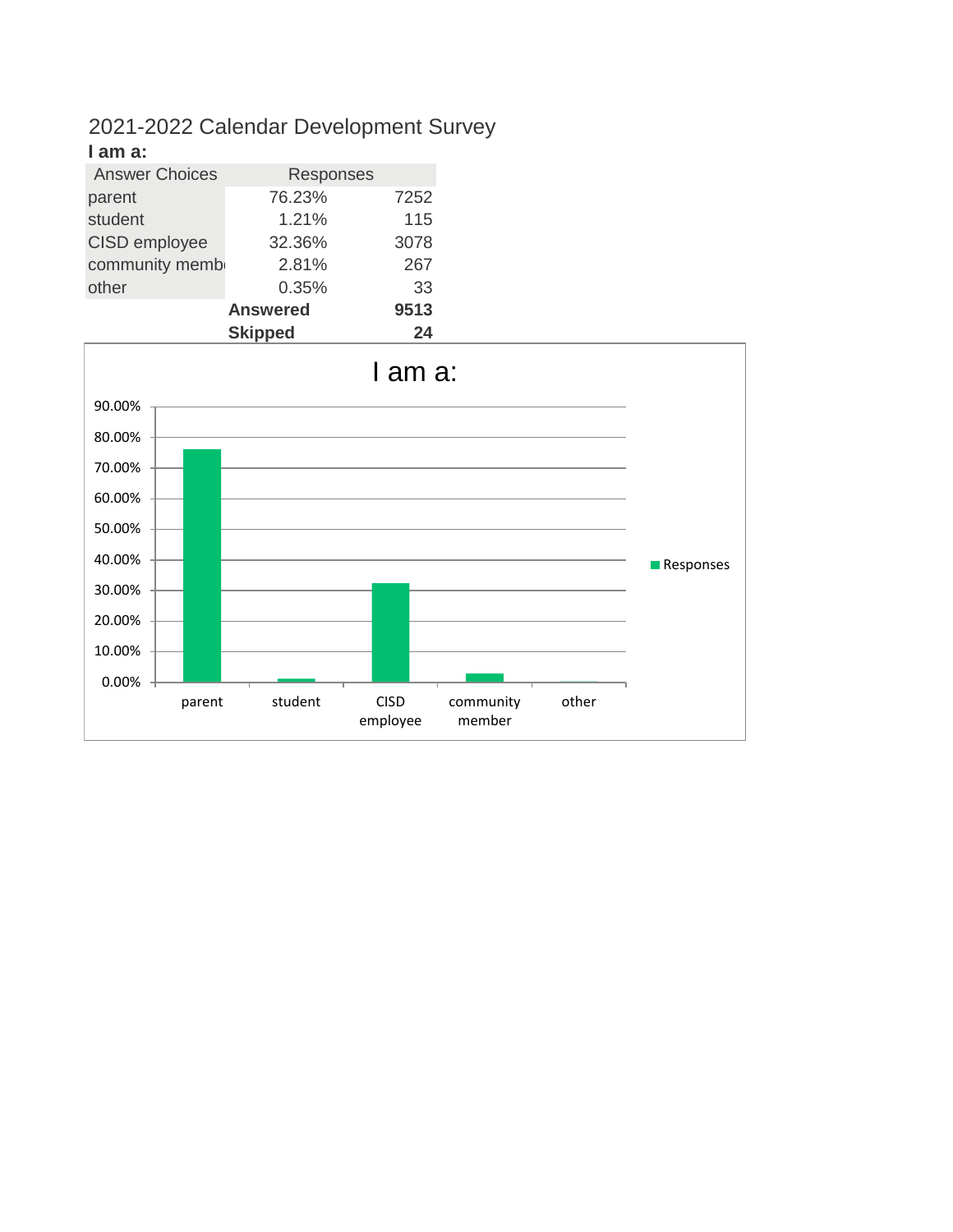## 2021-2022 Calendar Development Survey **Staff Development (Professional Learning)**

| Have an early release day at the end of each grading period with the | 59.62%   | 1044 |
|----------------------------------------------------------------------|----------|------|
| Have an early release day at the end of each semester to be used for | 12.64%   | 222  |
| Place staff development days near scheduled holidays                 | 15.24%   | 271  |
| Have fewer staff development days and more school days               | 6.67%    | 119  |
| Have more staff development days prior to the beginning of the schol | $9.17\%$ | 167  |

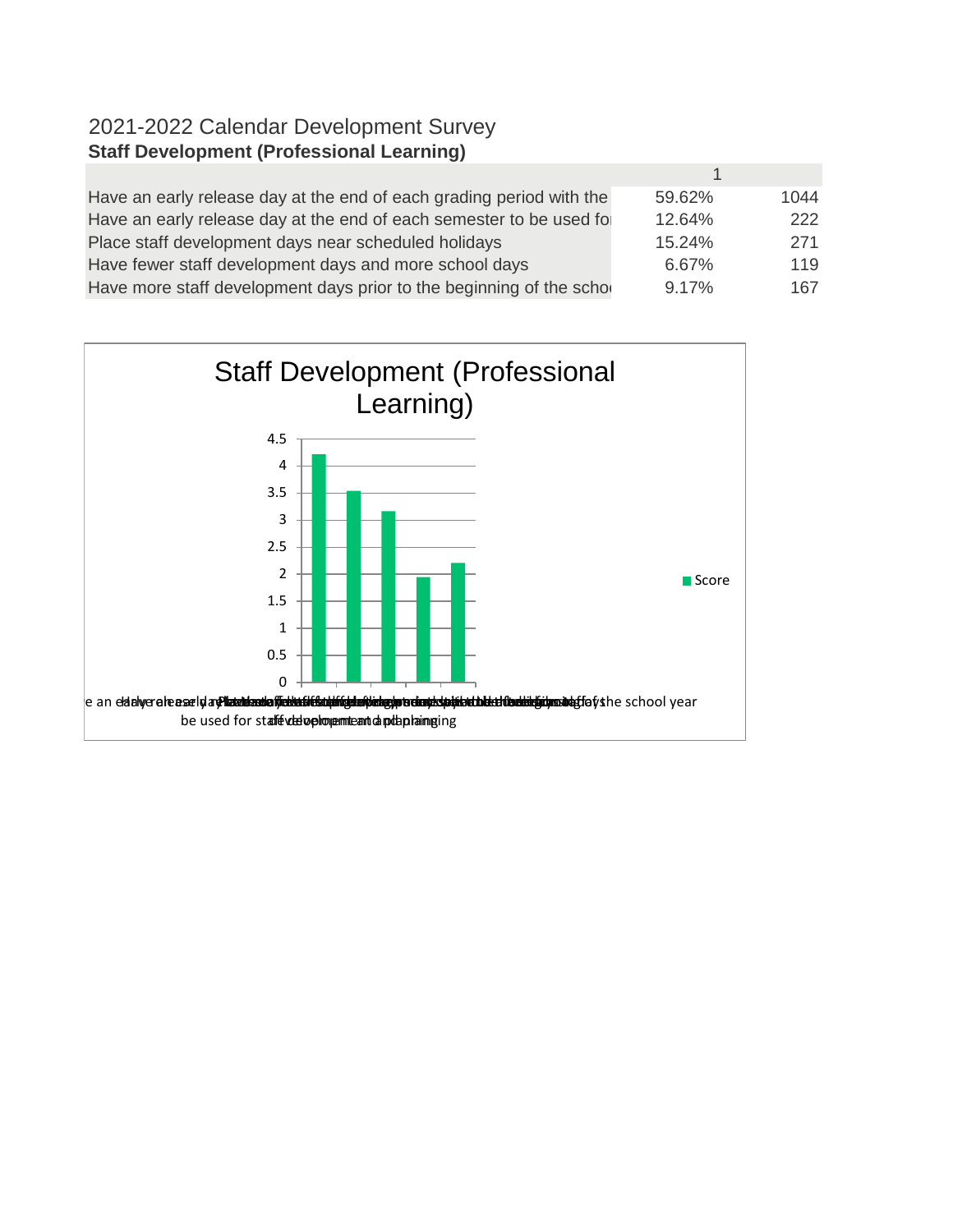|        |     | 3      |     | 4         |     |        |
|--------|-----|--------|-----|-----------|-----|--------|
| 19.76% | 346 | 9.65%  | 169 | 5.25%     | 92  | 5.71%  |
| 47.13% | 828 | 25.61% | 450 | $10.47\%$ | 184 | 4.15%  |
| 19.01% | 338 | 40.78% | 725 | 17.55%    | 312 | 7.42%  |
| 5.83%  | 104 | 10.53% | 188 | 30.08%    | 537 | 46.89% |
| 8.02%  | 146 | 13.23% | 241 | 33.61%    | 612 | 35.97% |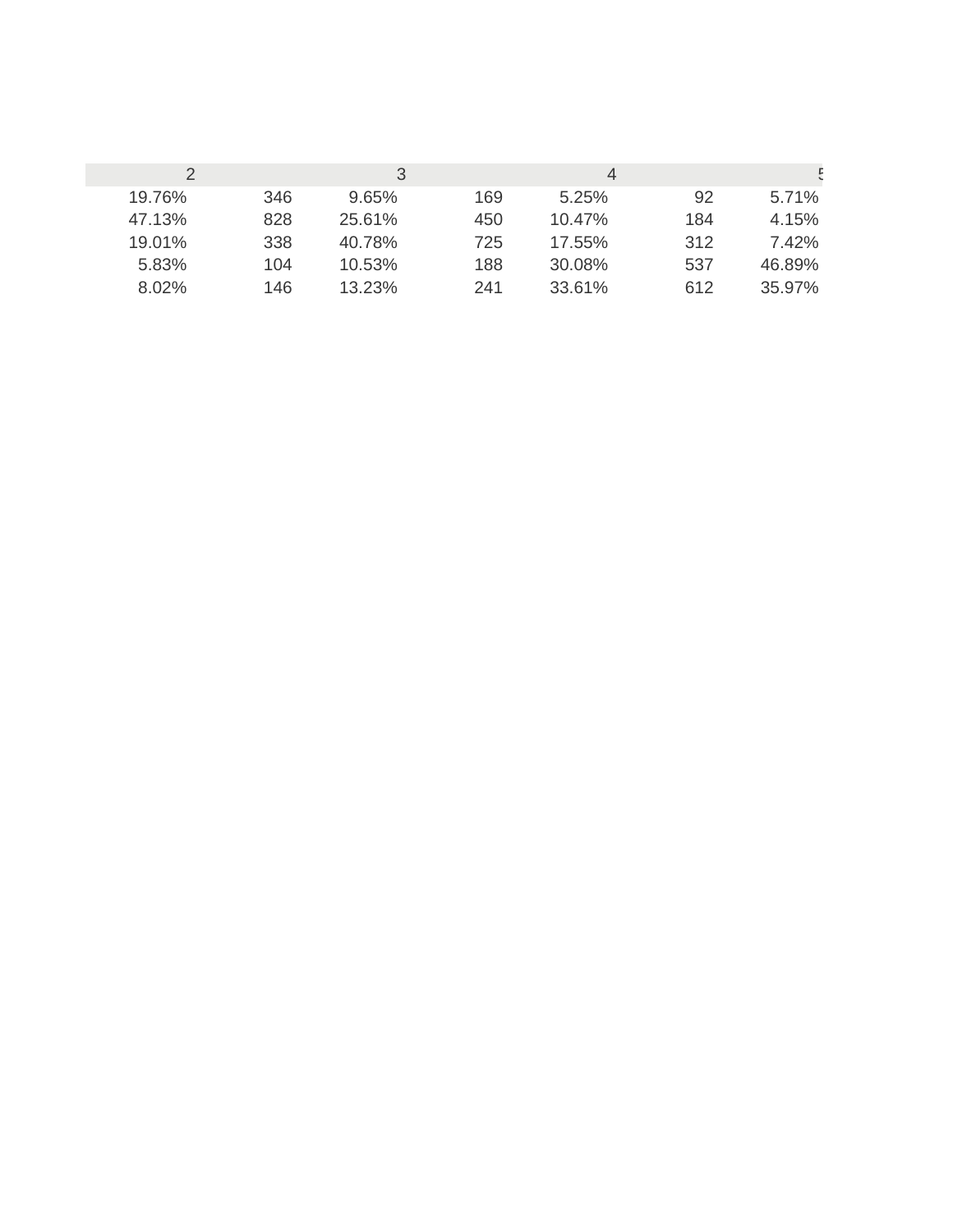|     | <b>Total</b>    | Score |
|-----|-----------------|-------|
| 100 | 1751            | 4.22  |
| 73  | 1757            | 3.54  |
| 132 | 1778            | 3.17  |
| 837 | 1785            | 1.95  |
| 655 | 1821            | 2.21  |
|     | <b>Answered</b> | 1860  |
|     | 7677            |       |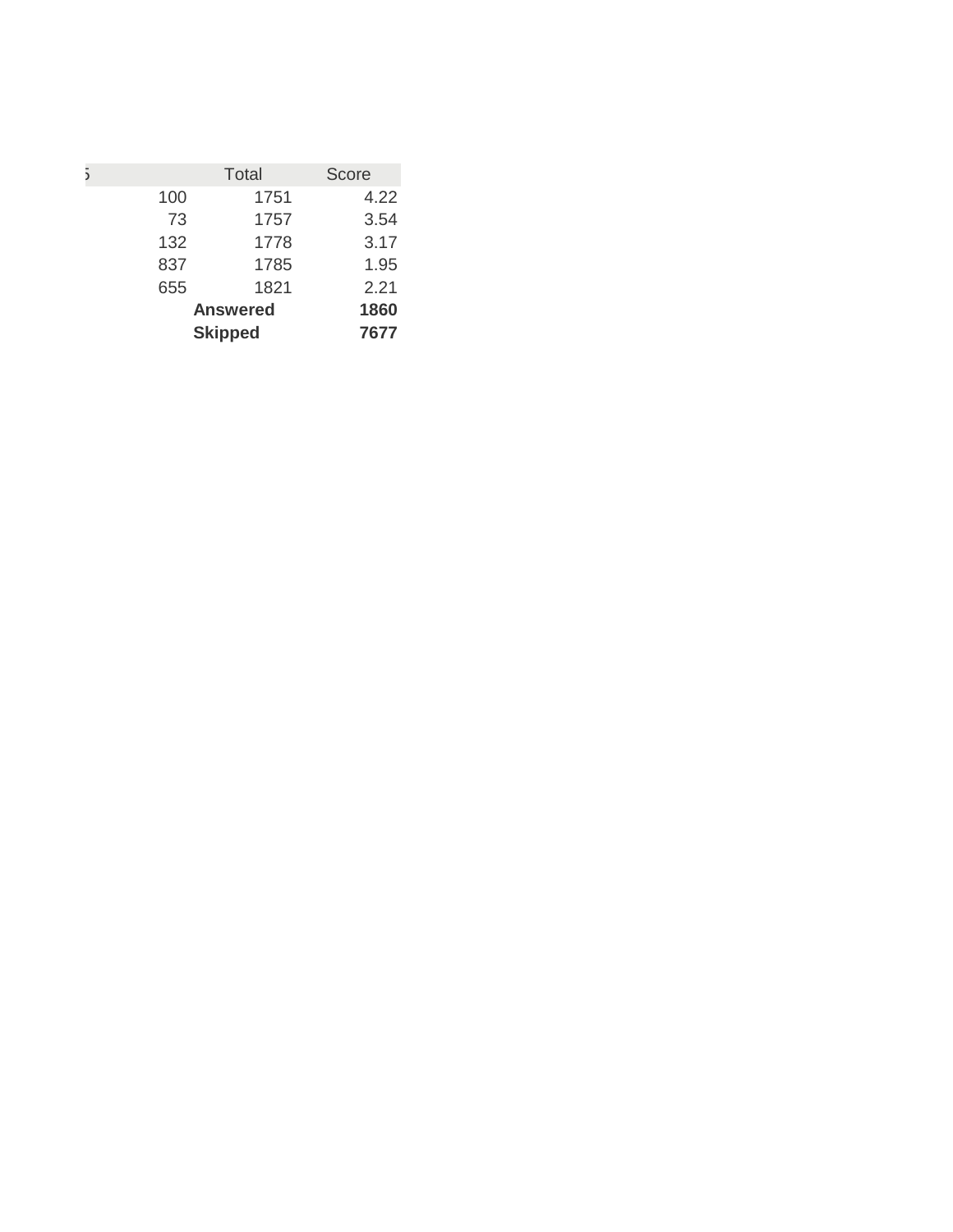## 2021-2022 Calendar Development Survey **Days of Instruction**

| Have as many days of instruction as possible                           | 17.97% | 1301 |
|------------------------------------------------------------------------|--------|------|
| Begin the school year on or after August 16                            | 24.06% | 1745 |
| End the school year prior to Memorial Day                              | 28.07% | 2043 |
| Begin the school year in mid-week instead of a Monday                  | 12.35% | 906  |
| Have 10 days or less instructional days difference between the first a | 2.37%  | 175  |
| End the first semester prior to winter break                           | 18.66% | 1405 |

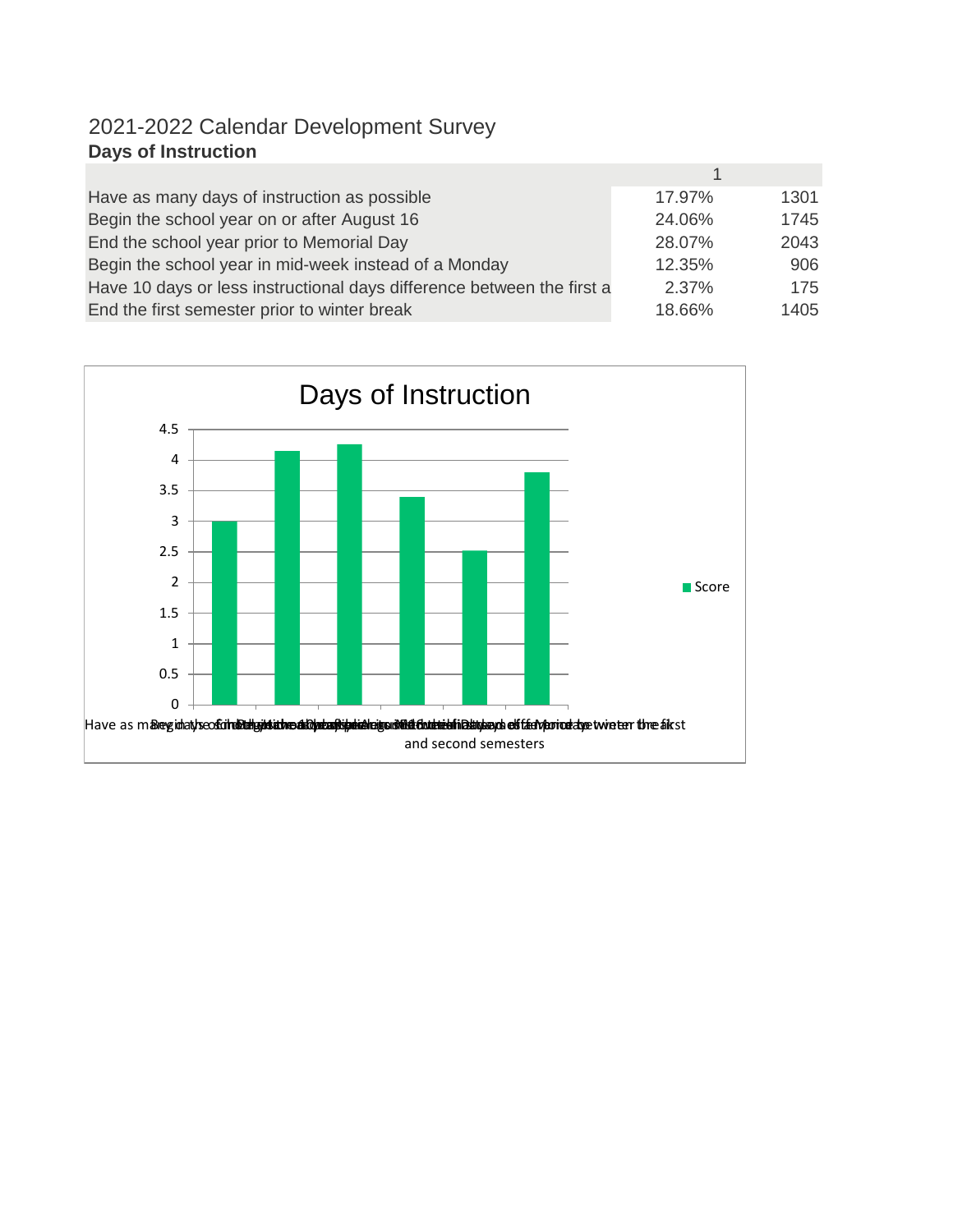|        |      | 3      |      | 4      |      |        |
|--------|------|--------|------|--------|------|--------|
| 9.13%  | 661  | 10.14% | 734  | 12.87% | 932  | 17.00% |
| 23.44% | 1700 | 19.40% | 1407 | 15.85% | 1150 | 11.15% |
| 23.94% | 1742 | 17.94% | 1306 | 13.19% | 960  | 9.69%  |
| 16.11% | 1182 | 20.44% | 1500 | 19.09% | 1401 | 14.39% |
| 6.46%  | 478  | 13.15% | 973  | 20.95% | 1550 | 32.86% |
| 20.61% | 1552 | 19.48% | 1467 | 16.61% | 1251 | 12.92% |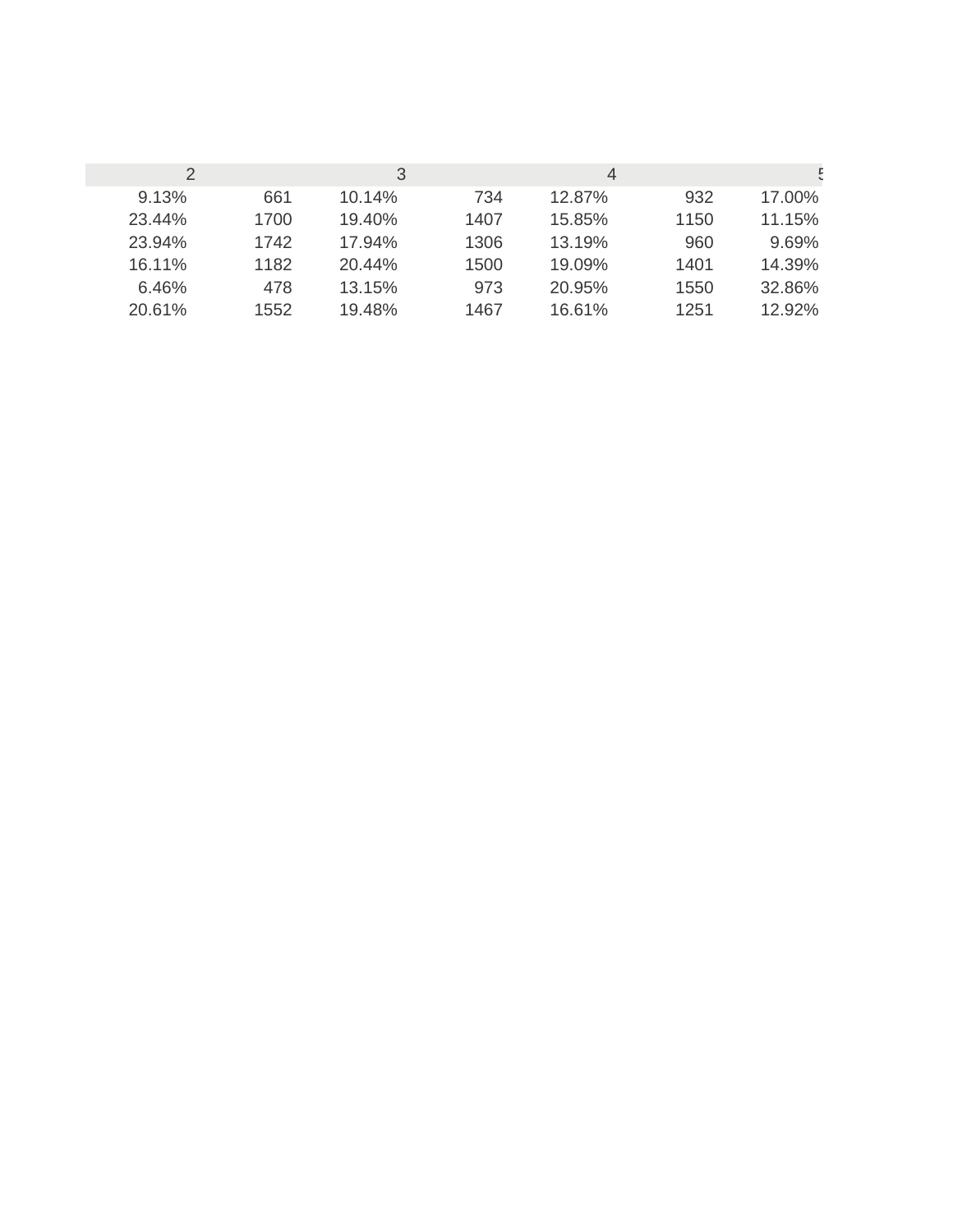| 5 |      | 6      |      | <b>Total</b>    | Score |
|---|------|--------|------|-----------------|-------|
|   | 1231 | 32.90% | 2382 | 7241            | 3     |
|   | 809  | 6.11%  | 443  | 7254            | 4.15  |
|   | 705  | 7.17%  | 522  | 7278            | 4.26  |
|   | 1056 | 17.63% | 1294 | 7339            | 3.4   |
|   | 2431 | 24.22% | 1792 | 7399            | 2.52  |
|   | 973  | 11.72% | 883  | 7531            | 3.8   |
|   |      |        |      | <b>Answered</b> | 7659  |
|   |      |        |      | <b>Skipped</b>  | 1878  |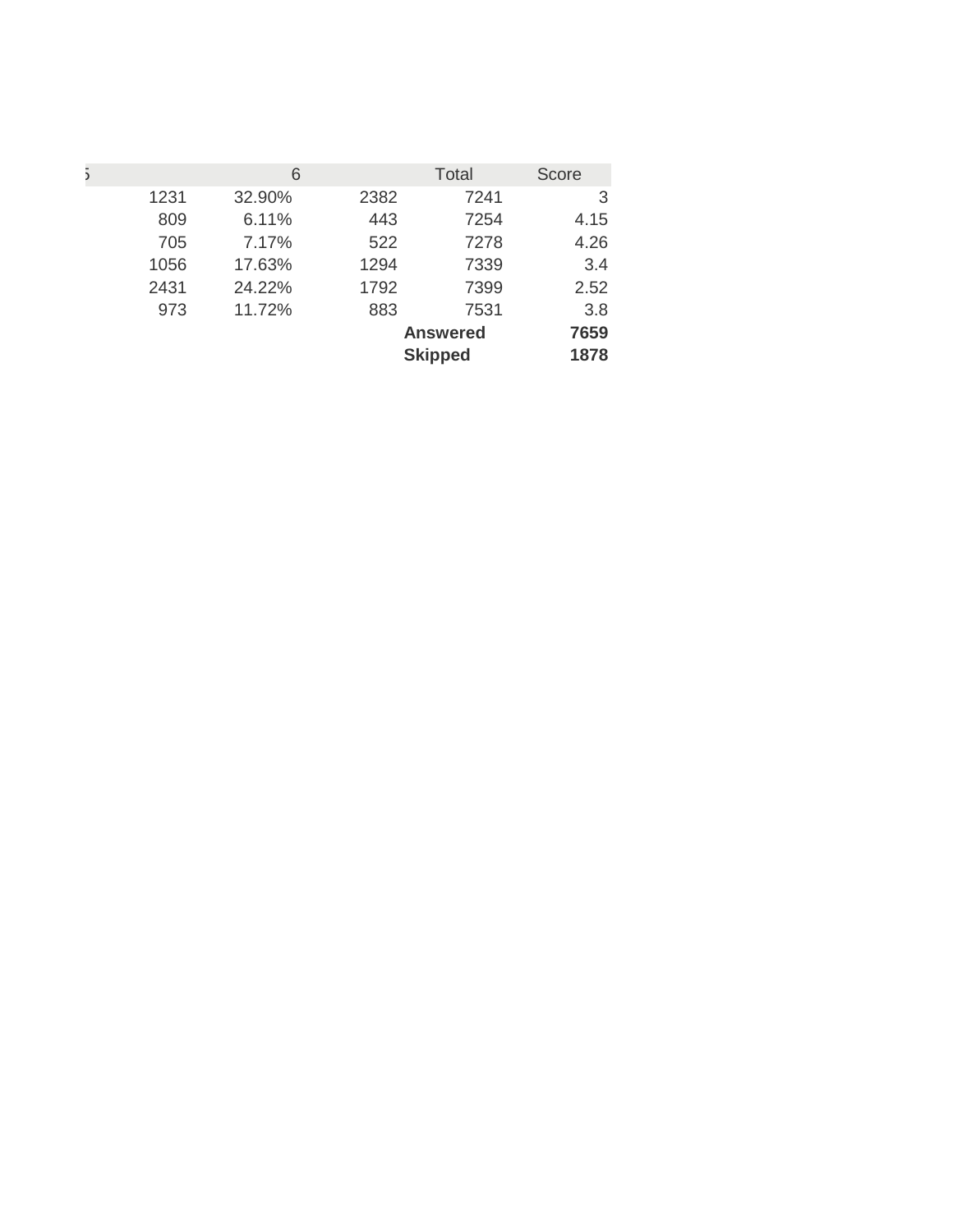## 2021-2022 Calendar Development Survey **Holidays**

| Have an October holiday                                         | 11.05% | 791  |
|-----------------------------------------------------------------|--------|------|
| Have a winter break that incorporates three successive weekends | 24.18% | 1748 |
| Begin the winter break on or before December 20                 | 19.88% | 1439 |
| Have a full week off at Thanksgiving                            | 39.37% | 2880 |
| Have a holiday in February                                      | 2.55%  | 186  |
| Have a four day weekend in April                                | 6.47%  | 485  |

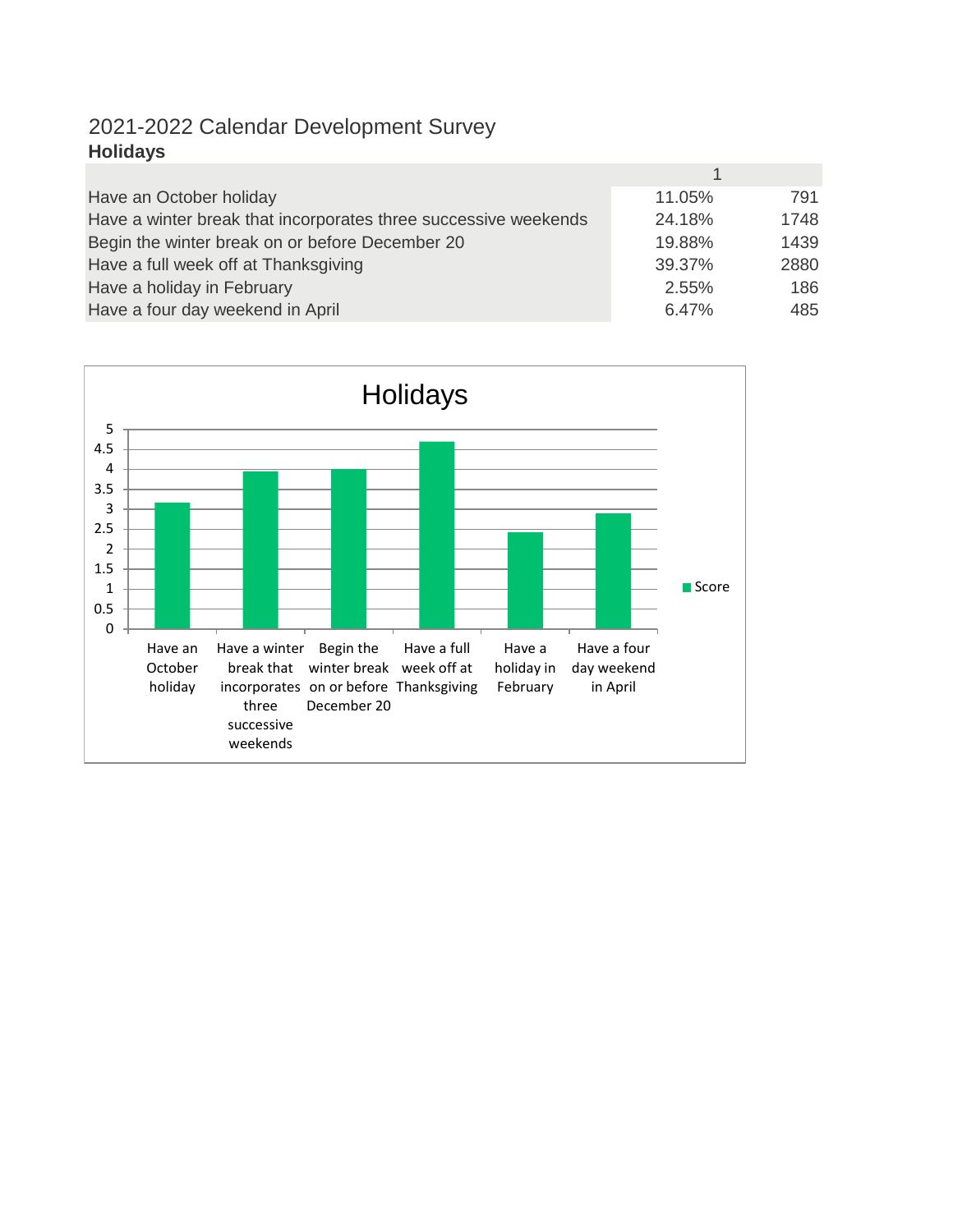|        |      | 3      |      | 4         |      |        |
|--------|------|--------|------|-----------|------|--------|
| 12.42% | 889  | 16.92% | 1211 | 21.03%    | 1505 | 19.63% |
| 21.77% | 1574 | 17.72% | 1281 | $11.41\%$ | 825  | 10.79% |
| 26.25% | 1900 | 19.98% | 1446 | 13.10%    | 948  | 10.68% |
| 24.62% | 1801 | 17.25% | 1262 | 8.49%     | 621  | 5.44%  |
| 6.23%  | 455  | 10.86% | 793  | 19.59%    | 1430 | 32.71% |
| 9.26%  | 694  | 17.31% | 1298 | 24.90%    | 1867 | 19.11% |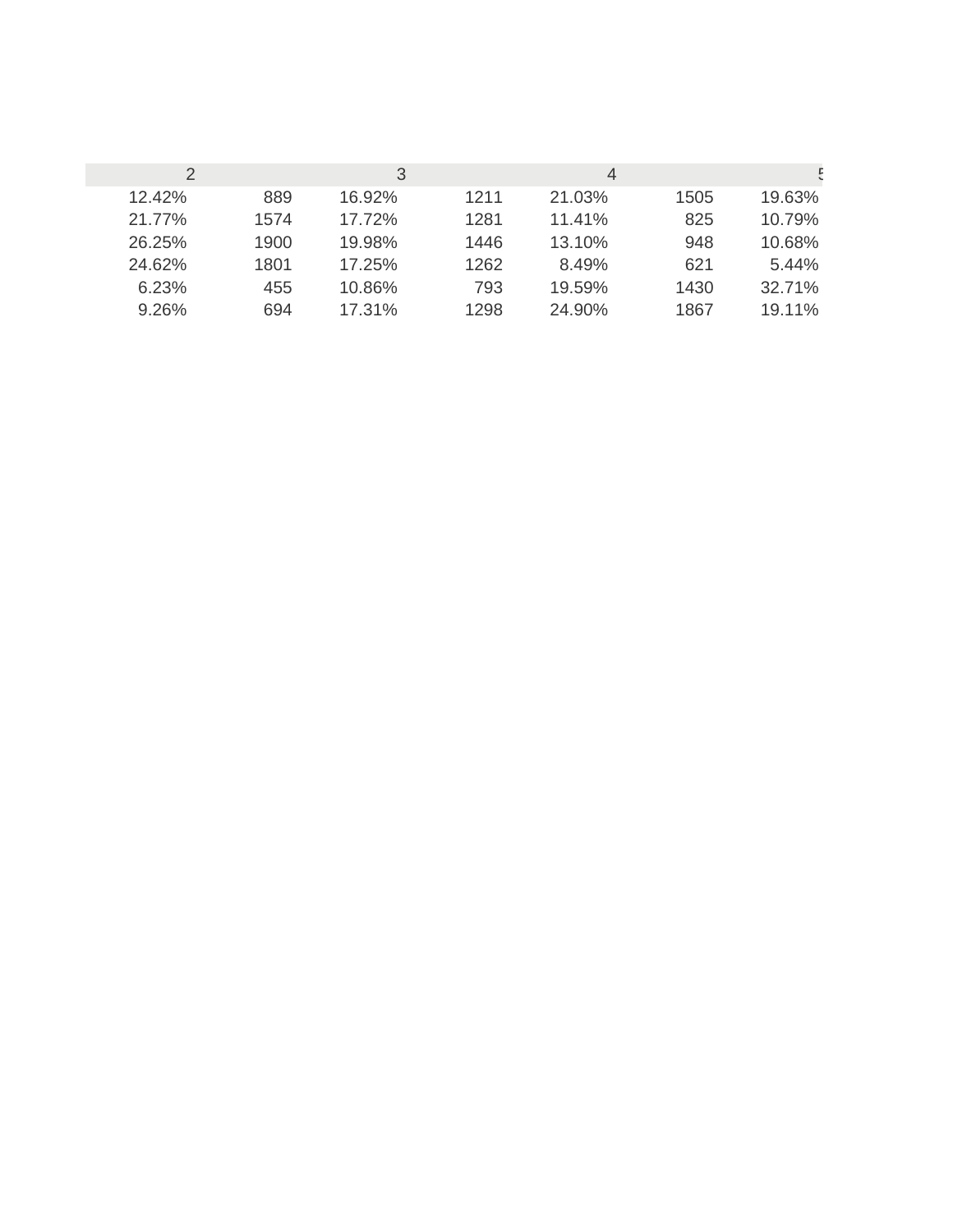| 5 |      | 6      |      | <b>Total</b>    | <b>Score</b> |
|---|------|--------|------|-----------------|--------------|
|   | 1405 | 18.95% | 1356 | 7157            | 3.17         |
|   | 780  | 14.14% | 1022 | 7230            | 3.95         |
|   | 773  | 10.10% | 731  | 7237            | 4.01         |
|   | 398  | 4.83%  | 353  | 7315            | 4.7          |
|   | 2388 | 28.05% | 2048 | 7300            | 2.42         |
|   | 1433 | 22.94% | 1720 | 7497            | 2.9          |
|   |      |        |      | <b>Answered</b> | 7637         |
|   |      |        |      | <b>Skipped</b>  | 1900         |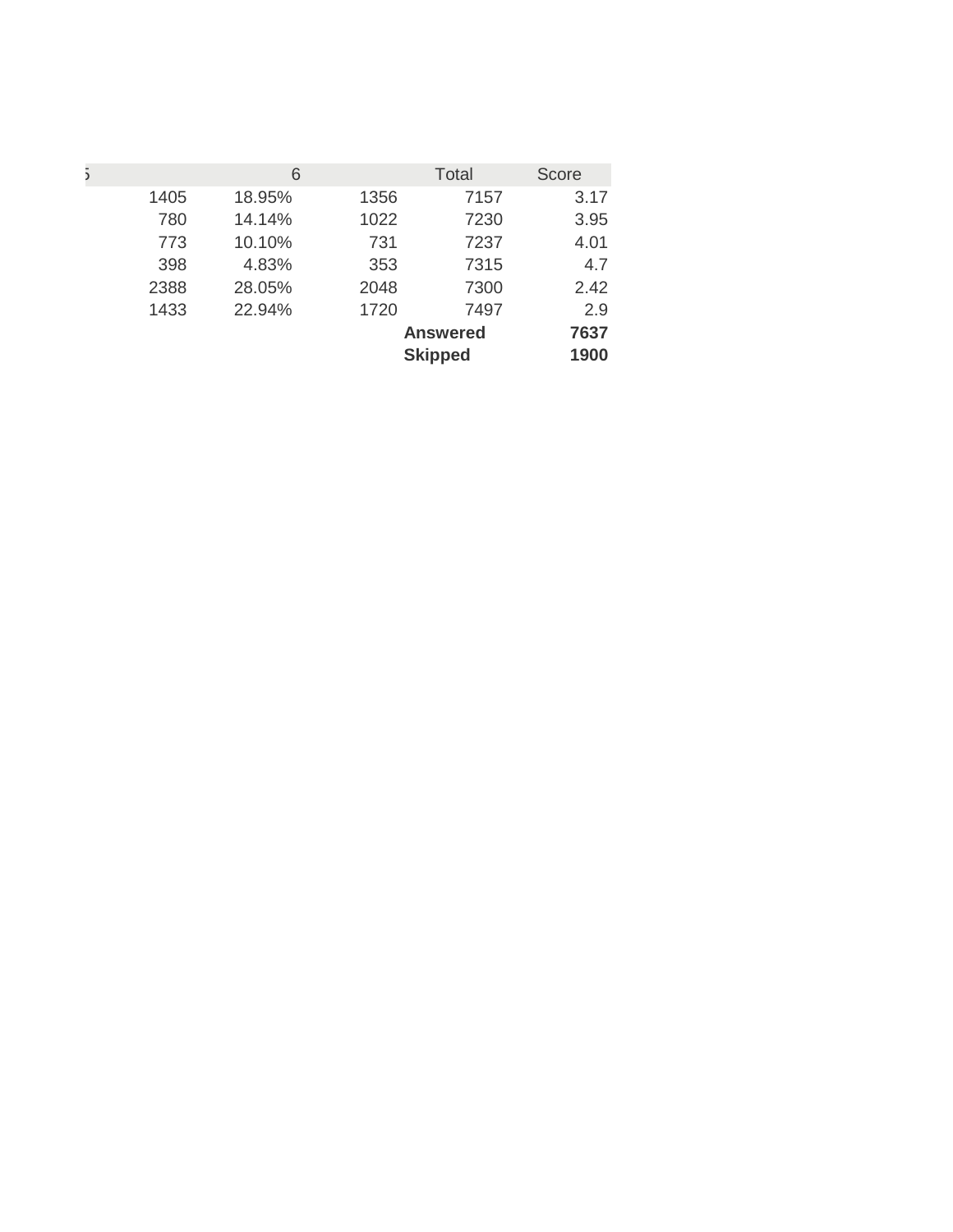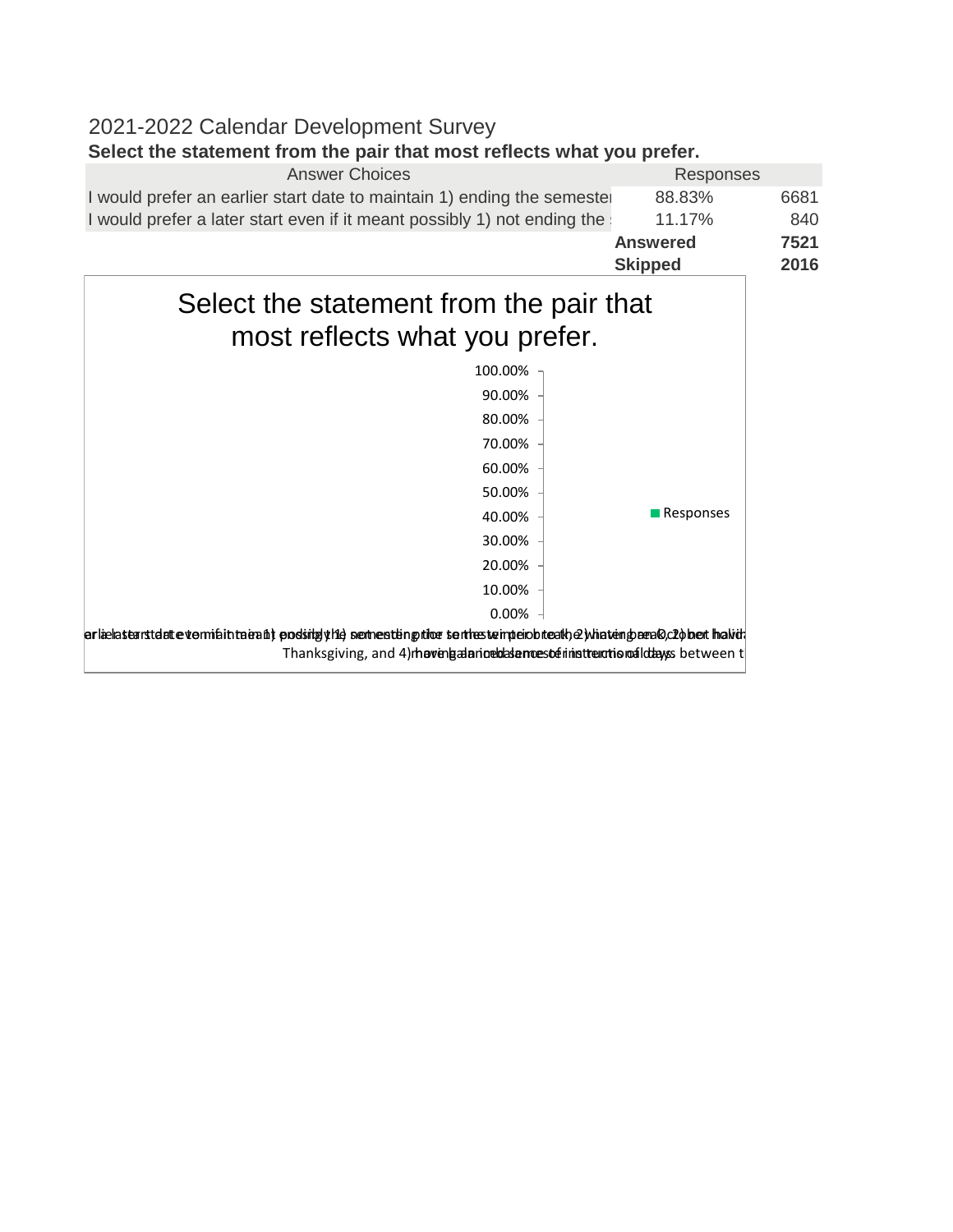# 2021-2022 Calendar Development Survey **Select the statement from the pair that most reflects what you prefer.**

| <b>Answer Choices</b>                                            | Responses       |      |
|------------------------------------------------------------------|-----------------|------|
| I would prefer starting the school year on Wednesday, August 11. | 54.09%          | 4070 |
| I would prefer starting the school year on Monday, August 16.    | 45.91%          | 3454 |
|                                                                  | <b>Answered</b> | 7524 |
|                                                                  | <b>Skipped</b>  | 2013 |

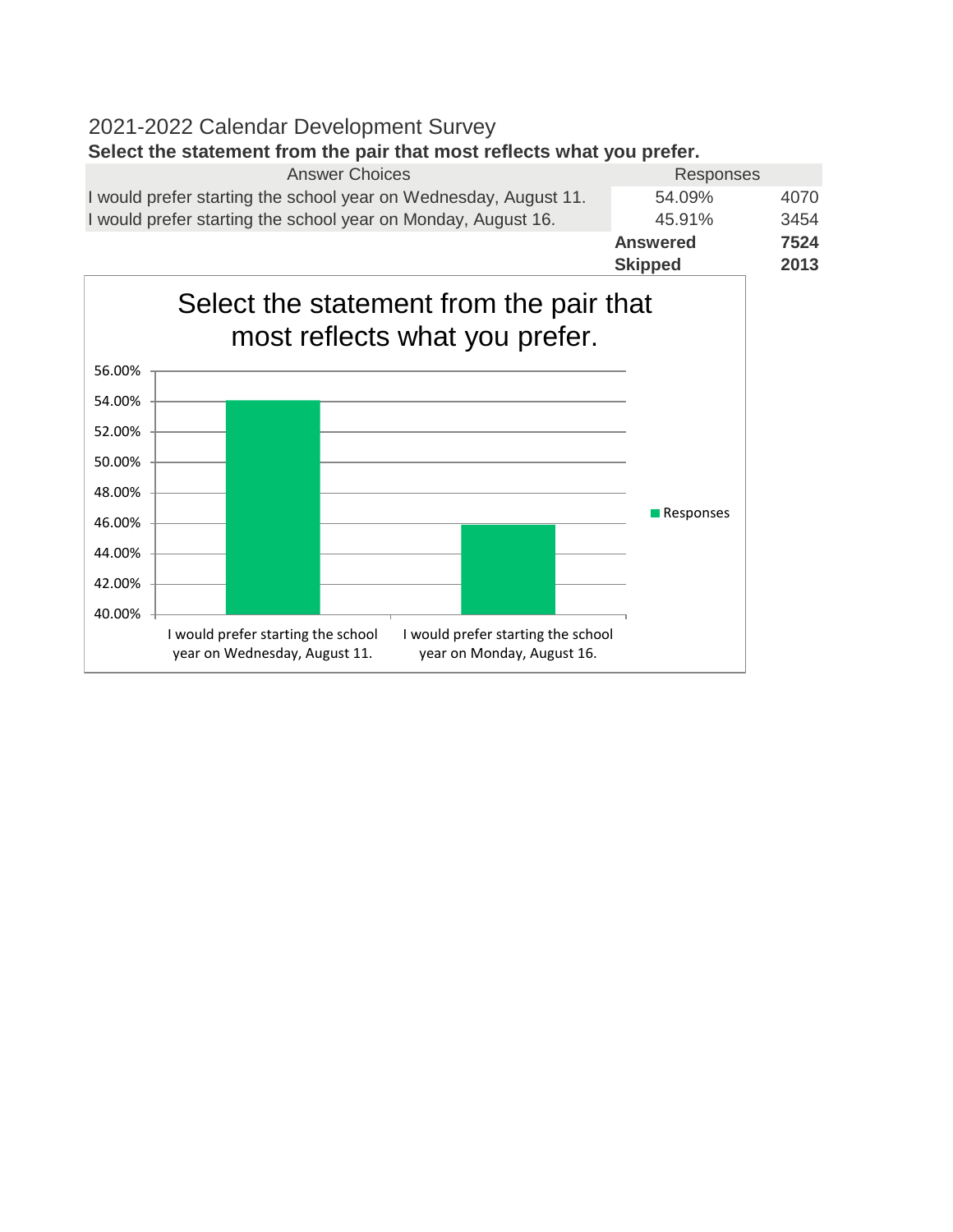## 2021-2022 Calendar Development Survey **Select the statement from the pair that most reflects what you prefer.**

|                                                                 | <b>Skipped</b>  | 2000 |
|-----------------------------------------------------------------|-----------------|------|
|                                                                 | <b>Answered</b> | 7537 |
| I would prefer starting the school year on Monday, August 16.   | 43.88%          | 3307 |
| I would prefer starting the school year on Thursday, August 12. | 56.12%          | 4230 |
| <b>Answer Choices</b>                                           | Responses       |      |

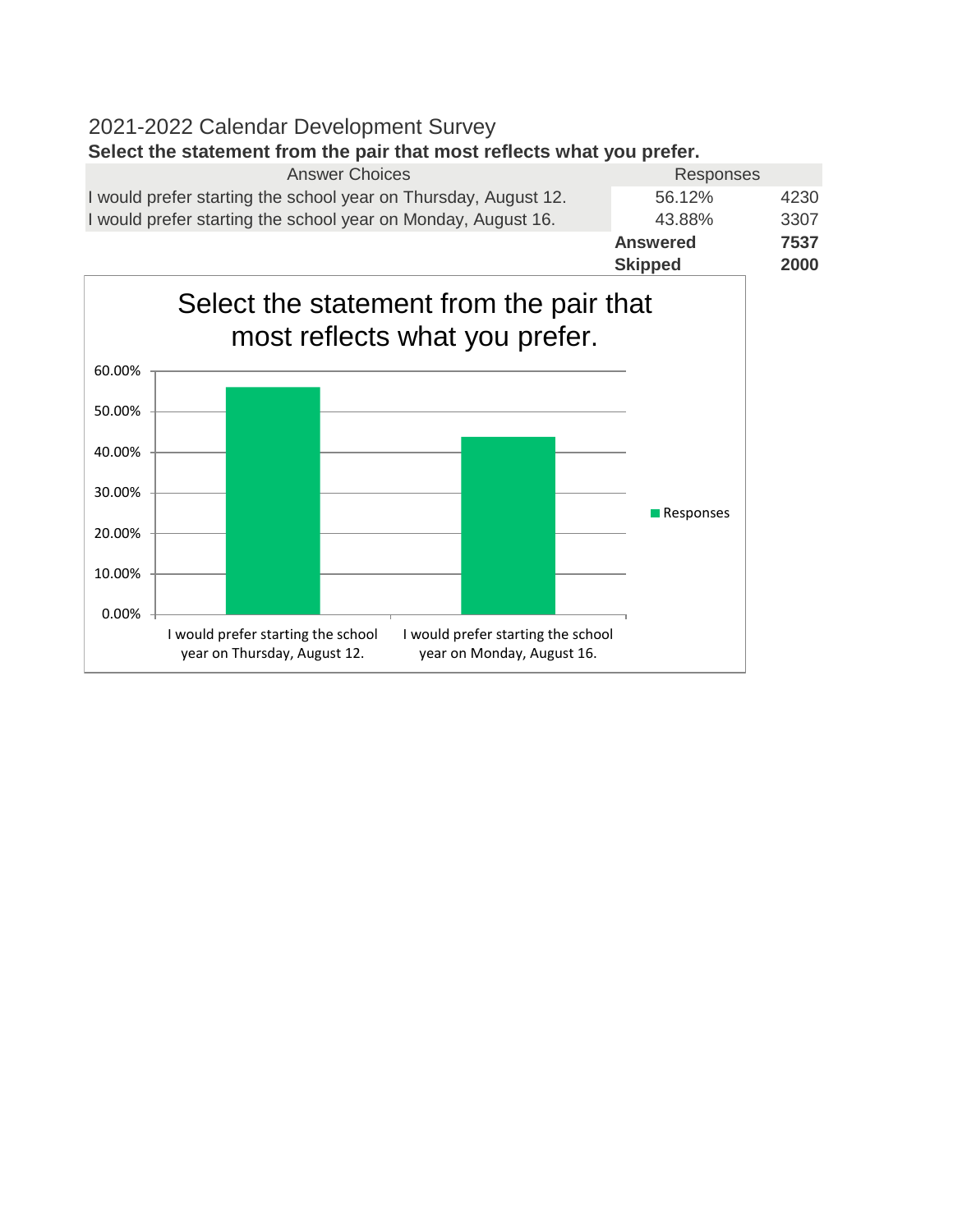|                                                            | <b>Skipped</b>  | 3723 |
|------------------------------------------------------------|-----------------|------|
|                                                            | <b>Answered</b> | 5814 |
| https://www.conroeisd.net/wp-content/uploads/2020/10/G.jpg | 35.38%          | 2057 |
| https://www.conroeisd.net/wp-content/uploads/2020/10/A.jpg | 64.62%          | 3757 |
| <b>Answer Choices</b>                                      | Responses       |      |
|                                                            |                 |      |

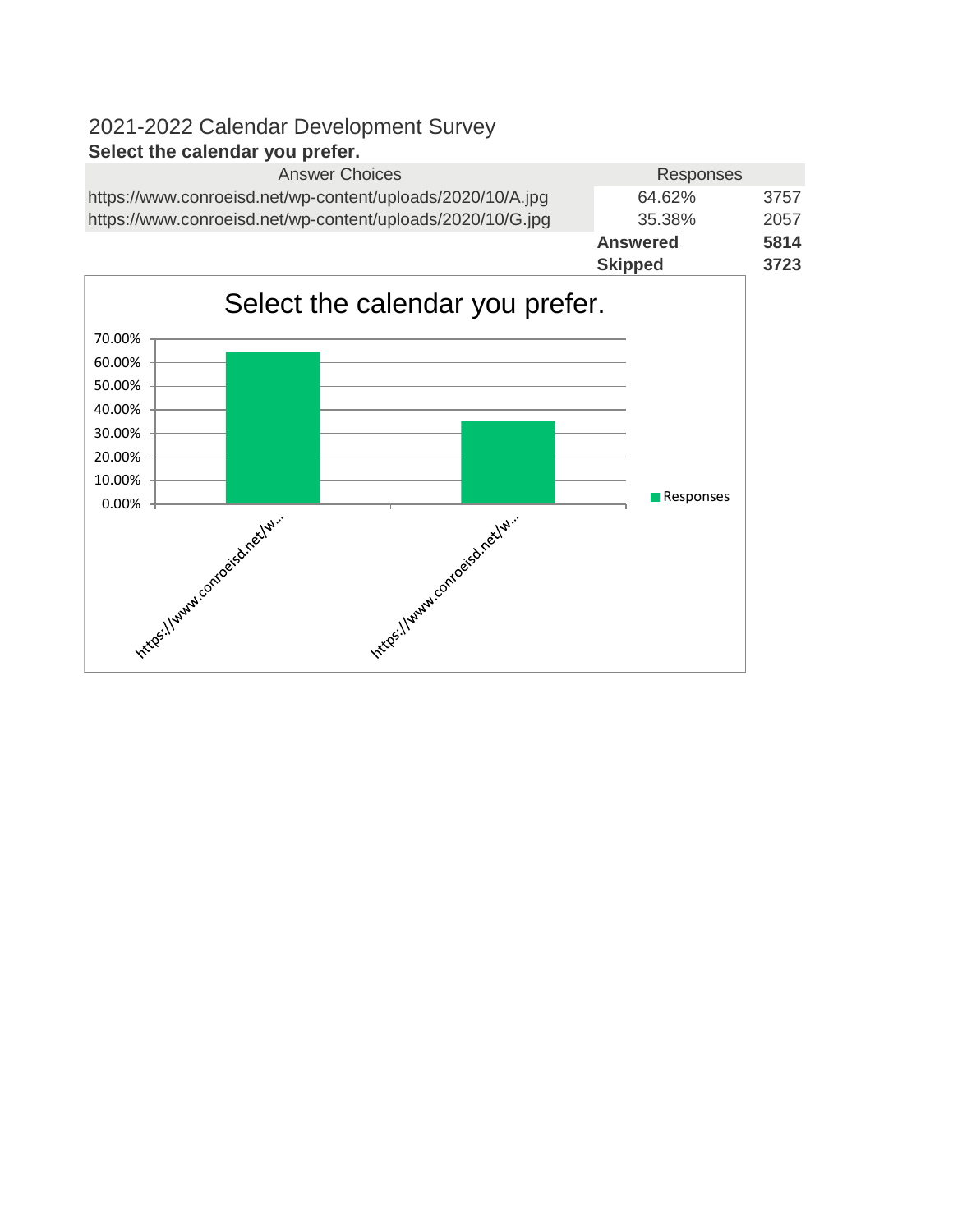|                                                            | <b>Skipped</b>  | 3575 |
|------------------------------------------------------------|-----------------|------|
|                                                            | <b>Answered</b> | 5962 |
| https://www.conroeisd.net/wp-content/uploads/2020/10/C.jpg | 52.13%          | 3108 |
| https://www.conroeisd.net/wp-content/uploads/2020/10/B.jpg | 47.87%          | 2854 |
| <b>Answer Choices</b>                                      | Responses       |      |
|                                                            |                 |      |

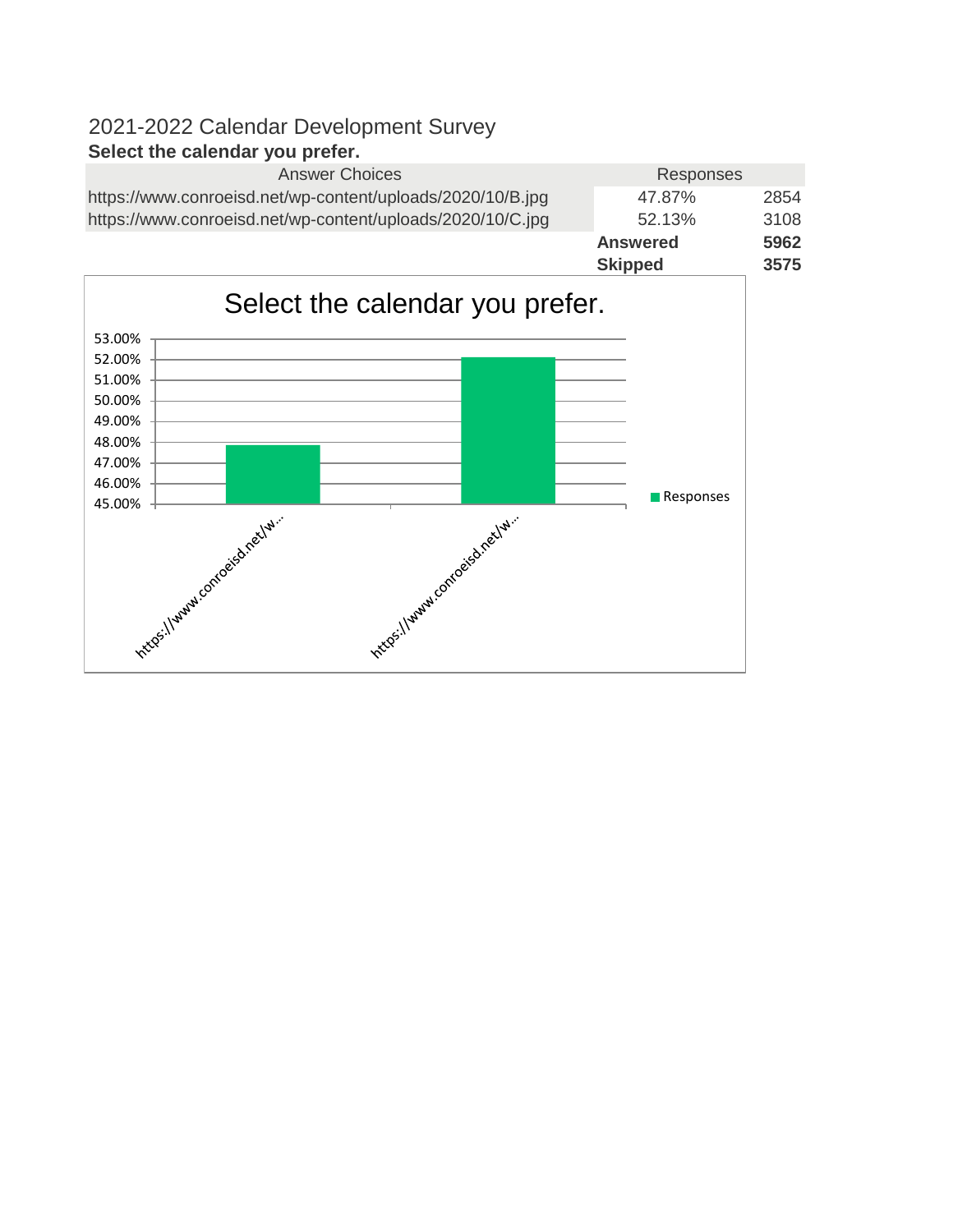| <b>Answer Choices</b>                                       | Responses       |      |
|-------------------------------------------------------------|-----------------|------|
| https://www.conroeisd.net/wp-content/uploads/2020/10/C1.jpg | 69.40%          | 4152 |
| https://www.conroeisd.net/wp-content/uploads/2020/10/D.jpg  | 30.60%          | 1831 |
|                                                             | <b>Answered</b> | 5983 |
|                                                             | <b>Skipped</b>  | 3554 |